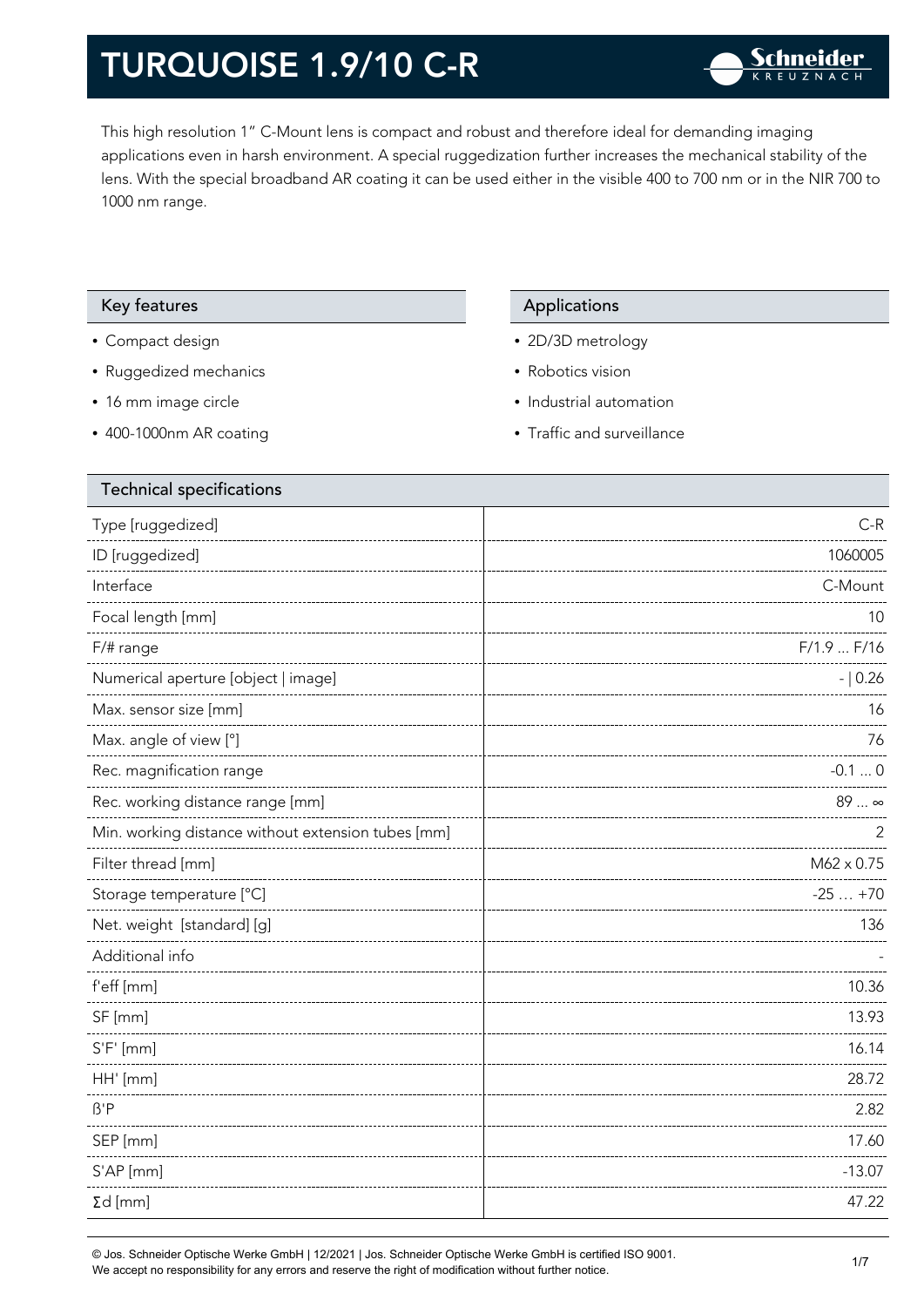

### MTF charts

| Spectrum name    | VIS |     |     |     |     |     |
|------------------|-----|-----|-----|-----|-----|-----|
| Wavelengths [nm] | 425 | 4/5 | 525 | 575 |     | 675 |
| Rel. weights [%] |     | Ó   |     |     | 1 C |     |



© Jos. Schneider Optische Werke GmbH | 12/2021 | Jos. Schneider Optische Werke GmbH is certified ISO 9001. We accept no responsibility for any errors and reserve the right of modification without further notice.<br>We accept no responsibility for any errors and reserve the right of modification without further notice.

4.8

 $6.4$ 

8.0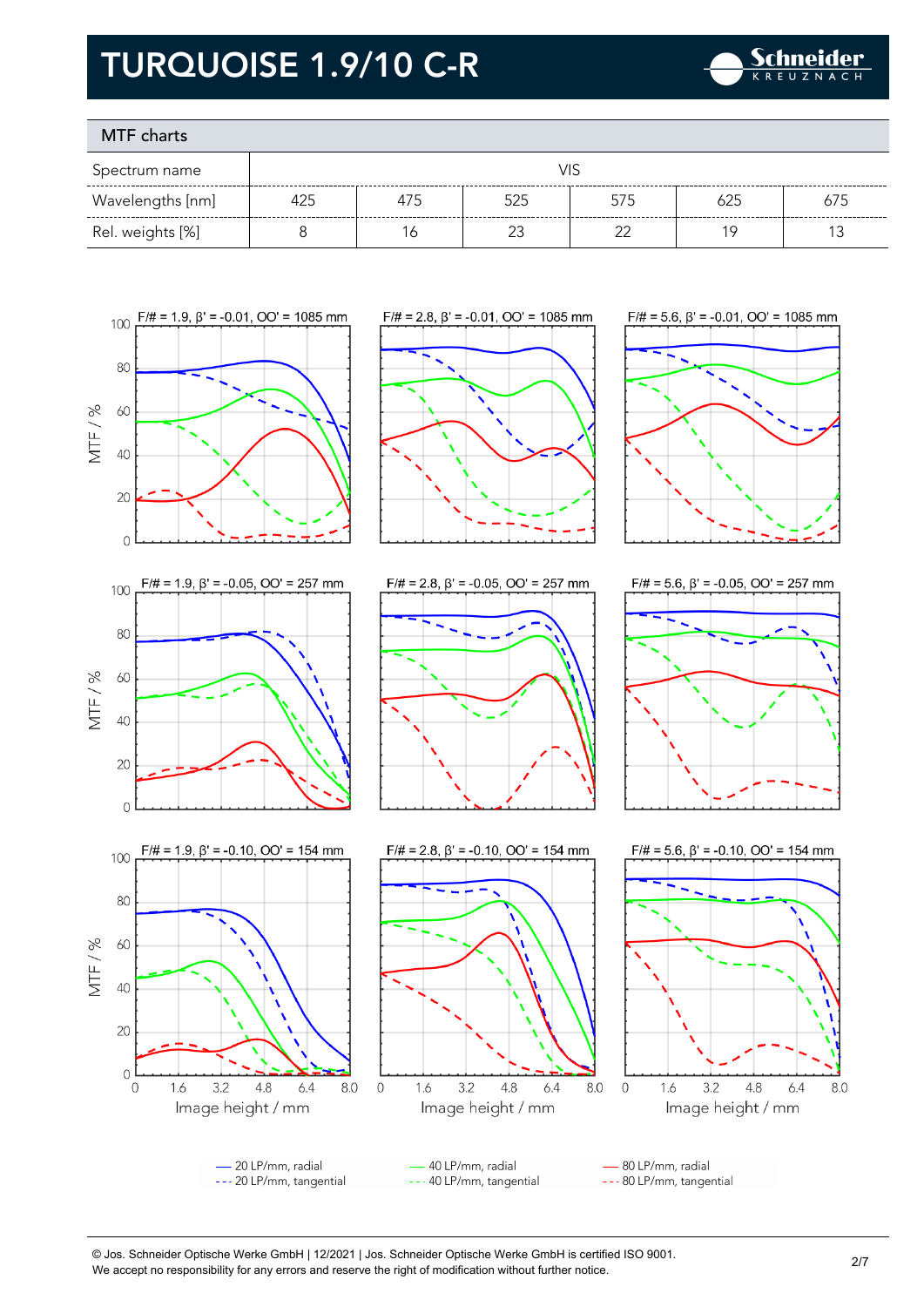

#### Rel. illumination vs. image height



| $F/\# = 1.9, \ \ \beta = -0.01$<br>$- -$  |  |
|-------------------------------------------|--|
| $- -$ F/# = 2.8, $\beta$ = -0.01          |  |
| $- -$ F/# = 5.6, $\beta$ = -0.01          |  |
| $\rightarrow$ F/# = 1.9, $\beta$ = -0.05  |  |
| $\rightarrow$ F/# = 2.8, $\beta$ = -0.05  |  |
| $\rightarrow$ F/# = 5.6, $\beta$ = -0.05  |  |
| F/# = 1.9, $\beta$ = -0.10                |  |
| $F/\ddot{=} = 2.8, \ \ \beta = -0.10$<br> |  |
| $F/\ddot{=} = 5.6$ , $\beta = -0.10$      |  |

#### Distortion vs. image height



#### Transmittance vs. wavelength



© Jos. Schneider Optische Werke GmbH | 12/2021 | Jos. Schneider Optische Werke GmbH is certified ISO 9001. We accept no responsibility for any errors and reserve the right of modification without further notice.<br>We accept no responsibility for any errors and reserve the right of modification without further notice.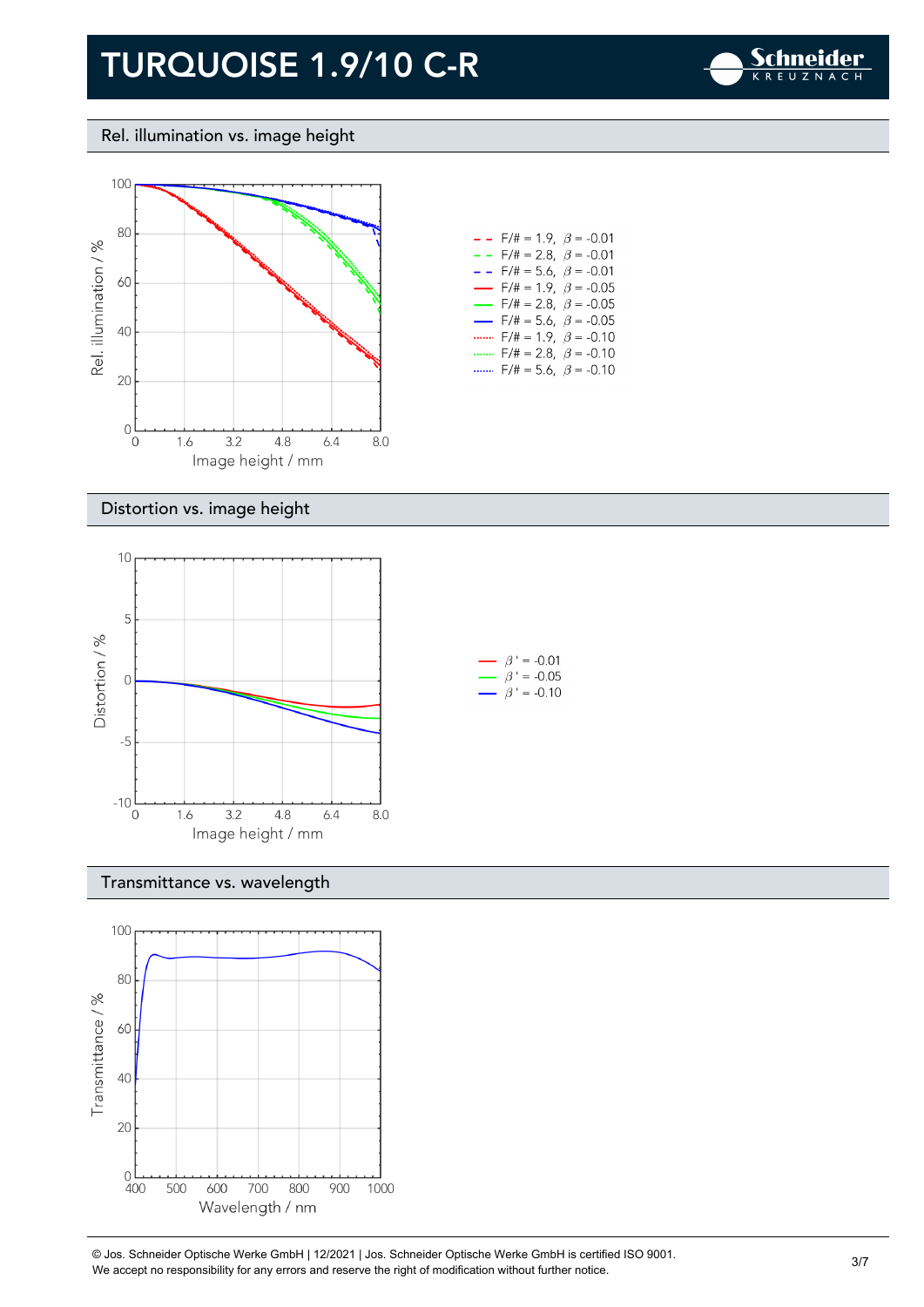

### Technical drawings

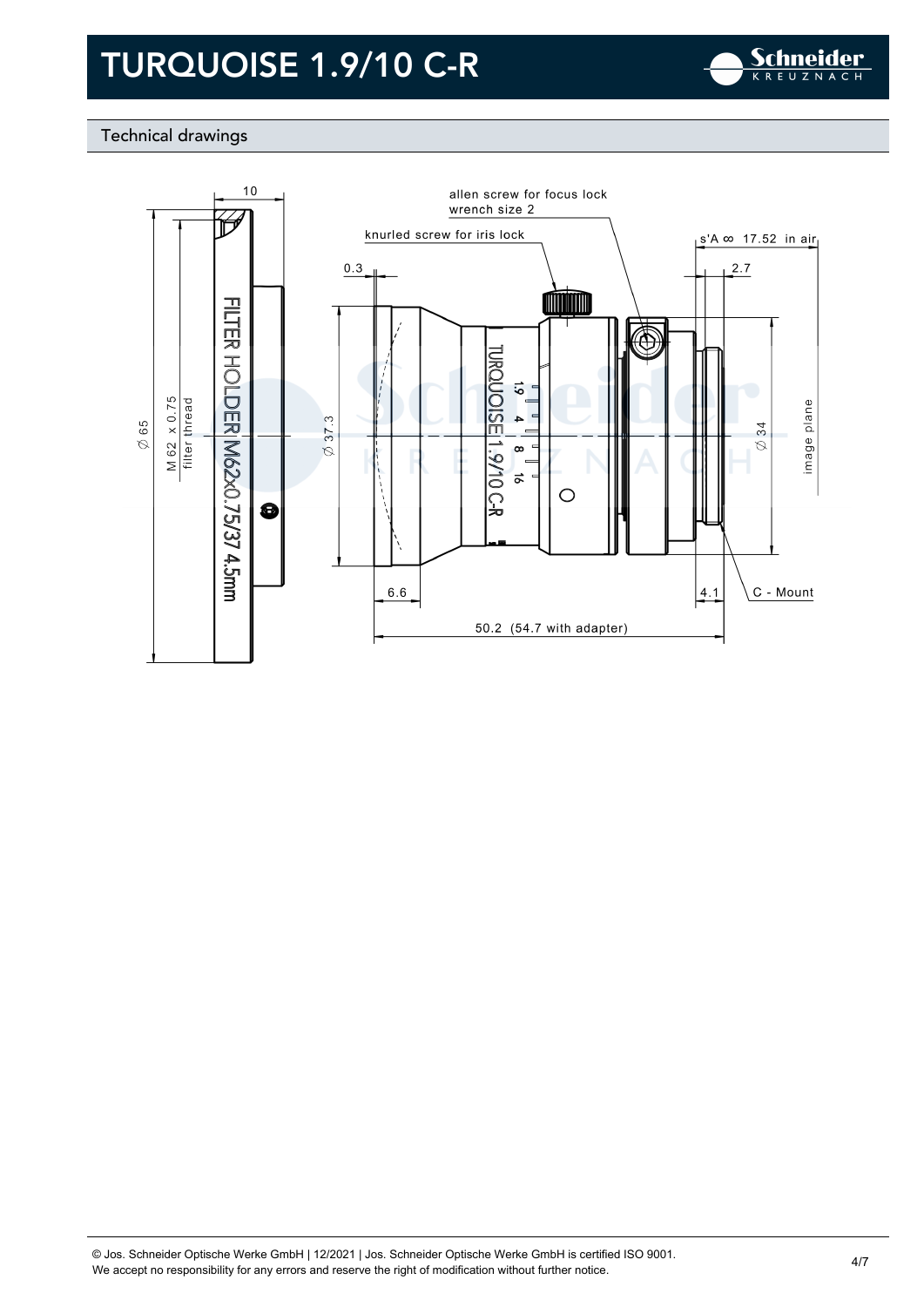

| <b>Accessories</b> | Mount                | Eff. length       |         |
|--------------------|----------------------|-------------------|---------|
| Adapter            | CS-Mount             | $5 \text{ mm}$    | 25081   |
|                    | $C$ -Mount / M42 x 1 | $5.5 \text{ mm}$  | 1075817 |
| Extension tube     | C-Mount / C-Mount    | $5 \, \text{mm}$  | 39316   |
|                    | C-Mount / C-Mount    | $8 \text{ mm}$    | 39315   |
|                    | C-Mount / C-Mount    | $10 \, \text{mm}$ | 39312   |
| Filter holder      | M62x0.75             |                   | 14604   |